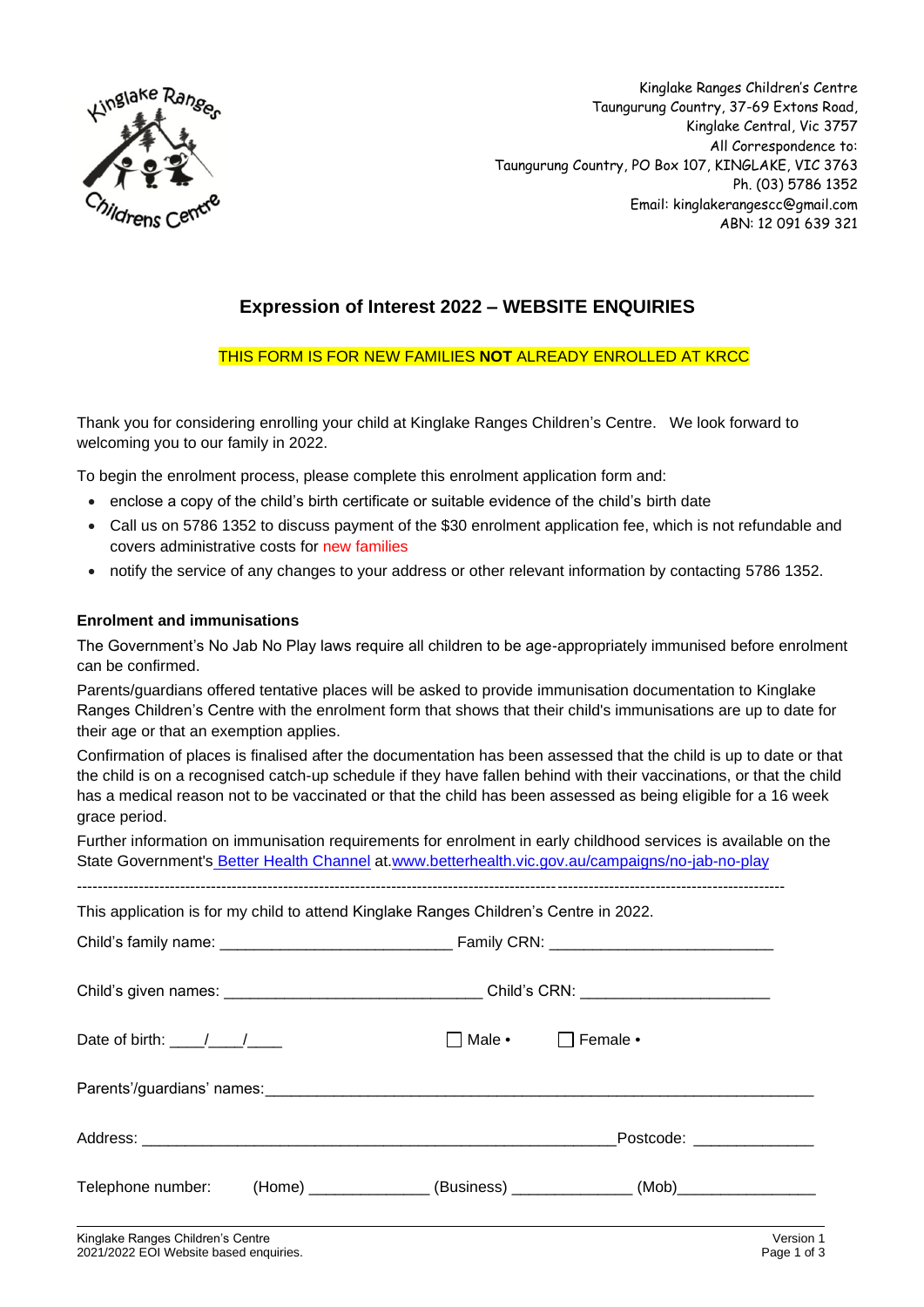| Email address:                                                                                           |           |           |
|----------------------------------------------------------------------------------------------------------|-----------|-----------|
| Language/s spoken at home:                                                                               |           |           |
| Does your child have additional needs?                                                                   | ∣ I Yes • | <b>No</b> |
| If yes, please specify:                                                                                  |           |           |
| You are encouraged to discuss your child's needs with the educator when your child's place is confirmed. |           |           |
| Is your child registered with a specific support service/agency?                                         | ∣ IYes•   | <b>No</b> |
|                                                                                                          |           |           |

Name of support service/agency:

Kinglake Ranges Children's Centre offers an integrated kindergarten and long day care program for both the 3 and 4-year-old programs. Children remain in the same room, with the same educator for the full day, unless it is time for family grouping (at the beginning and ends of each day).

To minimise disruptions to the kindergarten program, children in the 4-year-old program will not have younger children moving into the room throughout the year (unlike other integrated models.) This will allow the 4-yearold kinder program to operate in the spirit of the centres current program and minimise disruptions to the overall group.

## **Integrated Programs**

The ratio for each group is 1 educator to 11 children; with one Qualified Early Childhood Teacher (*ECT*), 1 diploma qualified educator and 1 additional educator, if required.

The kindergarten programs shall be run during school terms only. There will be one child free day per year, as per the VECTEA award for kindergarten staff to attend training. The childcare program will operate without an ECT on this day. Day care programs operate all year, except for a two-week closure over the Christmas period.

# **4-year-old Program:**

The 4-year-old program will operate from 7am- 6pm, Mondays to Fridays.

The kindergarten program will run, for 15hrs total, on Monday, Thursday and Friday from 9.00am to 3.00pm and the Bush Kinder session running on Wednesdays (3 hours sessions, times to be confirmed)

- You have the option of booking a full day booking, between the hours of 7am to 6pm,
- **OR**
- Have a 6 hr only booking, between the hrs of 9.00am to 3.00pm **AND**
- a Bush Kinder session, between the hrs of 8.45am to 11.45pm and 12.45pm-3.45pm Wednesdays (tentative times only to be confirmed at a later date)

As per government requirements, a minimum booking of 15 hrs is required for 4-year-old Kindergarten programs, (2x 6 hr sessions & 1 x 3 hr bush kinder session)

In summary, KRCC will run the program Monday to Friday

- Kinder days being Mon, Wednesday, Thursday & Friday
- Long day care only days being Tuesday
- You can choose for your child to attend either 6 or up to 11-hour sessions as well as a bush kinder session.